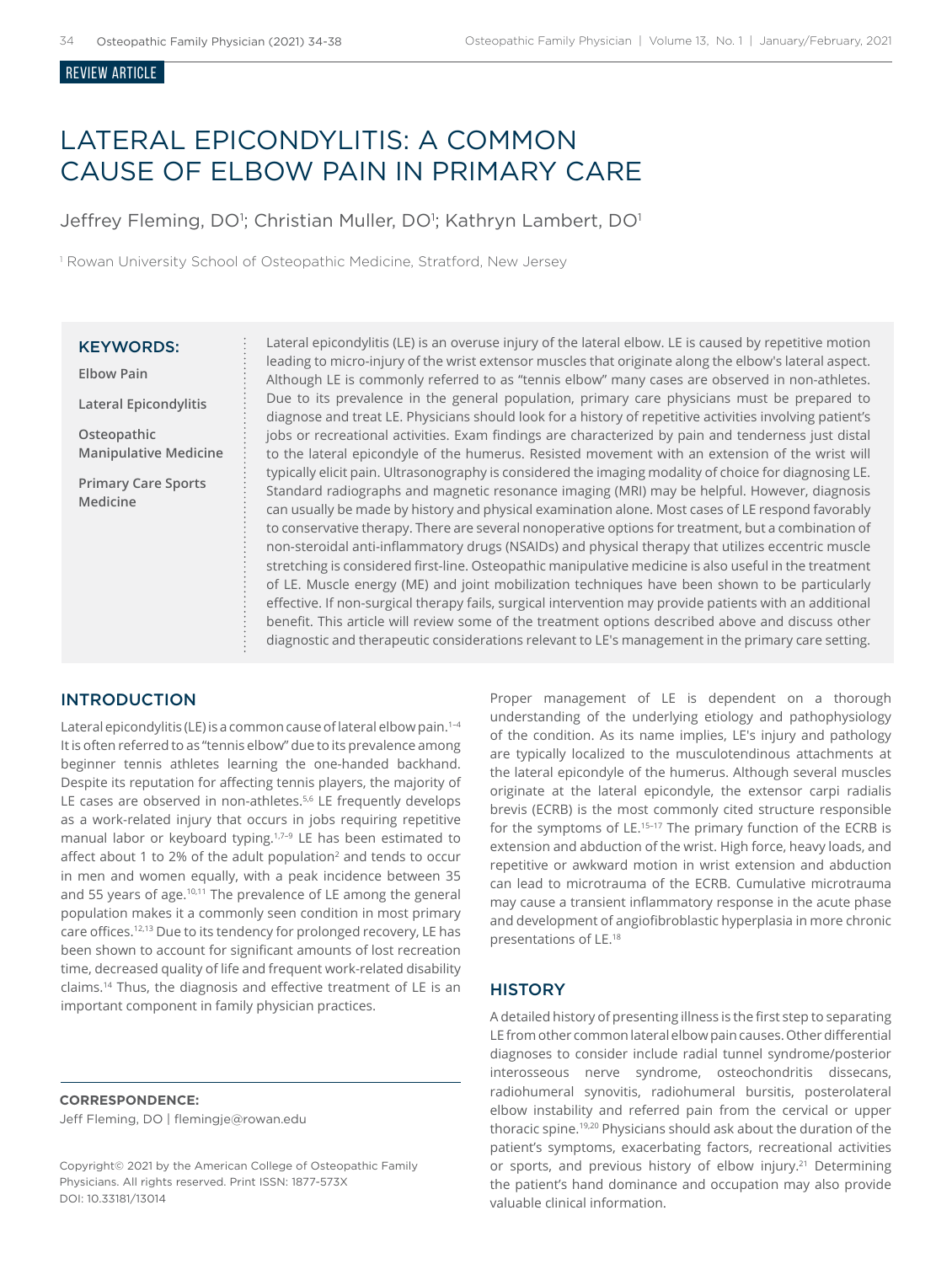A history of repetitive activities typically precedes LE. Recent changes in duration and intensity of sports training or changes in duties or equipment at work must be considered. The onset of pain may be insidious or acute and pain severity ranges from mild to incapacitating. Patients will typically localize their pain as just distal to the lateral humeral epicondyle, sometimes with radiation into the proximal forearm. Pain may be present at rest and worsened with daily activities that involve wrist extension or gripping.<sup>20</sup>

## PHYSICAL EXAM

A comprehensive physical exam is often sufficient to diagnose LE without the need for additional tests or imaging. The physical exam should evaluate the complete upper extremity kinetic chain, including the cervical and thoracic spine, shoulder and scapula. The exam should also include a neurovascular assessment of the affected limb.4,22 Once referred pain, biomechanical abnormalities of the kinetic chain and neurovascular conditions have been excluded, the exam should shift focus to the elbow and wrist.

Inspection of the elbow typically lacks obvious evidence of injuries such as swelling or ecchymosis. Tenderness to palpation is usually appreciated at, or just distal to, the origin of the ECRB and is considered a hallmark finding for LE.<sup>14, 23</sup> Range of motion and muscle strength of the elbow and wrist should be assessed, as grip strength may be diminished due to pain.<sup>20</sup>

## **DIAGNOSIS**

The diagnosis of LE is mainly one of clinical suspicion. A thorough history and physical exam are typically all that is needed to make this diagnosis. The Thomsen test may be helpful when evaluating a patient with lateral elbow pain. This test involves flexing the shoulder to 60º, extending the elbow, pronating the forearm, extending the wrist to 30º and then asking the patient to further extend the wrist against pressure applied to the dorsum of the patient's hand.<sup>4</sup> Pain with this maneuver is considered a positive result. The chair test may also help narrow the diagnosis. This test involves lifting a chair with the forearm pronated and the elbow extended. A positive chair test occurs when the patient experiences pain at the lateral epicondyle.<sup>24</sup>

Other provocative tests such as the Cozen, Mill and Maudsley tests are commonly used in clinical practice to diagnose LE. They are all considered positive if they reproduce lateral elbow pain.<sup>25</sup> None of these tests are superior to the others and their diagnostic utilities are still under investigation.<sup>26</sup> No single physical exam technique can be used to diagnose LE by itself. All elements of the history and physical exam should be considered before determining a final diagnosis. If the history and physical exam are inconclusive, imaging can provide additional information to assist in the diagnosis of LE.

#### Imaging

While the gold standard diagnosis of LE is essentially based on a good history and physical examination, some imaging studies may be beneficial to confirm the diagnosis of LE and exclude potential alternative diagnoses. Radiographic images and ultrasound may be helpful in establishing the clinical diagnosis and extent of the injury. MRI is not needed initially.<sup>27</sup>

Antero-posterior and lateral radiographs of the elbow, while most commonly read as normal, can show calcifications along with the epicondylar tendons. Radiographic imaging can rule out a fracture, dislocation and prior trauma. Ultrasonography is the standard first-line investigation, as normal findings can rule out the diagnosis of LE.28 Abnormal findings on ultrasound that indicate LE include tendon thickening or thinning and calcifications. Power doppler images may show neovascularization in the area of increased pain. The diagnosis of LE should be questioned with the absence of these findings. However, this diagnosis method will have varying sensitivity and specificity, depending on the operator's experience.

Magnetic resonance imaging, being more reproducible and less operator dependent, will yield more consistent results than an ultrasound. The MRI will show increased signal on T2 weighted images at the epicondylar tendon enthesis. Extension of the increased signal to the adjacent soft tissues indicates peripheral edema. The severity of tendon fissure and injury can also be assessed by using an MRI.<sup>29</sup> In the past, study results have varied regarding whether structural lesion severity on an MRI correlated with symptom severity.<sup>30</sup> However, more recently, a study in 2015 showed a positive correlation between patient-rated tennis elbow evaluation scores and the severity of MR signal changes.<sup>31</sup> Lastly, MRI can also rule out concomitant lesions, such as synovial folds and injuries to the lateral collateral ligament.<sup>32</sup> Other alternative diagnoses that can be visualized with MRI include humeroradial osteoarthritis, osteochondritis dissecans, foreign body, inflammation of the anconeus, inflammatory joint disease or radial tunnel syndrome.

## TREATMENT

Treatment recommendations for LE can vary based upon the level of pain, duration of injury, patient desires and comorbidities. Research has shown that LE may resolve spontaneously without treatment within one to two years.<sup>33</sup> Knowing this timetable can help both the physician and the patient determine the best treatment plan. Patient expectations regarding the time to heal should be considered. Several different nonoperative treatment strategies have been shown to be effective for LE. The time at which to refer a patient for surgery is still an unanswered question. There is no clear evidence pointing towards a precise timeline for surgical treatment. It is reasonable to recommend surgery as a treatment after a patient has had an inadequate response to conservative treatments for greater than six months to one year.<sup>34</sup>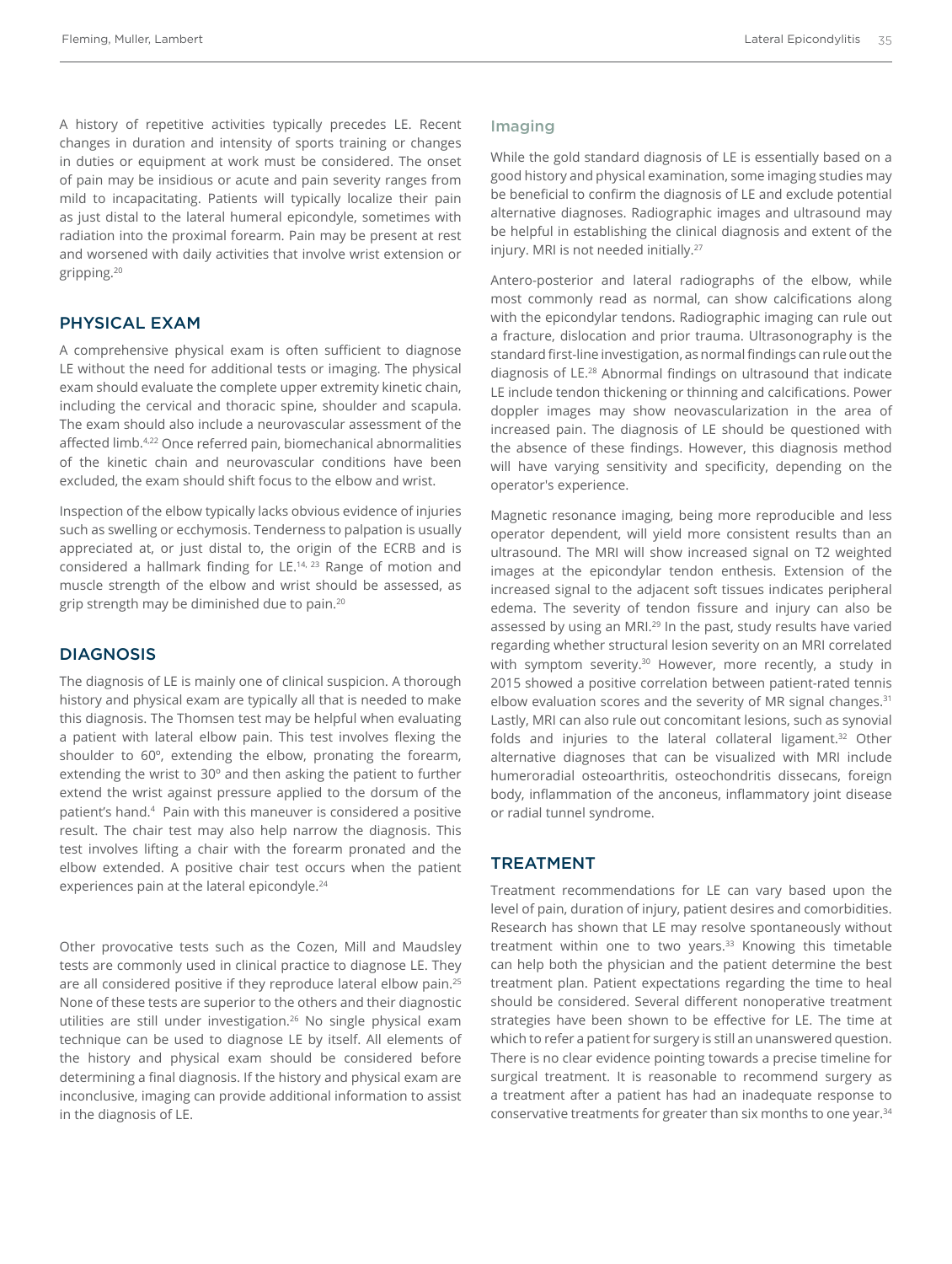### **Nonsurgical**

Newly diagnosed LE can be treated with various nonoperative modalities, some of which can take an osteopathic approach. Treatment options include activity modification, ice, NSAIDs, physical therapy, bracing, osteopathic manipulation, topical nitric oxide (NO), ultrasound therapy, extracorporeal shock wave therapy, corticosteroid injection, dry needling, autologous blood injection (ABI) and platelet-rich plasma injection (PRP). Because of the large variety of treatment modalities, treatment choice can be tailored specifically to individual patient presentations.

Topical NSAIDs may be more effective than placebo for reducing pain and the evidence for oral NSAID use is conflicting.35 As for physical therapy, a study by Smidt *et al*. randomized patients to corticosteroid injections, physiotherapy or no treatment other than analgesics.<sup>36</sup> At one year, outcomes were only slightly better in the physiotherapy group than the remainder. Thus, physiotherapy may be superior to other treatments for patients willing to put in the time and effort needed for physical therapy.

Several studies have demonstrated greater pain relief to eccentric muscle stretching over concentric, isometric and isokinetic techniques. Specifically, Tyler *et al*. found a significant benefit of eccentric exercise to isotonic extensor exercises. Participants in both groups received a multimodal program of stretches, ultrasound, friction massage, heat and ice. A majority of the participants reported greater pain relief and functional improvement with eccentric stretching.<sup>37</sup> Augmented rest through active bracing may also aid in pain relief. The wrist extension splint has been shown to allow a greater degree of pain relief than the forearm strap brace for patients with lateral epicondylitis.<sup>9</sup>

Several manipulative techniques can be used for the treatment of LE. In one study, ME techniques led to greater improvement of pain, strength and function in chronic LE following 52 weeks of treatment compared to corticosteroid injection.<sup>38</sup> This treatment was focused on ME to the extensor tendons of the forearm. It is thought that the treatment of a posterior radial head may also help relieve some pain. Myofascial release has been shown effective in improving pain, functional performance and grip strength in patients with chronic LE over four weeks of treatment.<sup>39</sup> Mill's manipulation and other joint mobilization techniques have been thought to be effective in the past. Recent studies have shown that some joint mobilization techniques do positively affect both pain and function compared with control groups.40

The application of topical nitric oxide (NO) has been shown to improve pain in LE patients. In animal models, the addition of NO improved tendon healing, suggesting that exogenous NO to an area of tendon damage may support tendon recovery.<sup>41</sup> In a randomized clinical trial, the application of 1.25mg topical glyceryl trinitrate every 24 hours showed statistically significant improvements in pain scores over a six month treatment period. It is important to note the potential side effects of topical vasodilators. Adverse effects within studies using NO derivatives include severe and persistent headache, dermatitis rash and facial flushing.42 As with all vasodilators, symptomatic hypotension can be a possible adverse effect when prescribing topical NO.

Ultrasound therapy has been thought to have thermal and mechanical effects on the target tissue leading to increased metabolism, circulation, extensibility of connective tissue and tissue regeneration. However, there has been insufficient evidence to support or refute its benefit for LE compared with other treatment modalities in available studies.<sup>43</sup> Similarly, there has been no firm evidence to support treatment with shockwave, laser, nerve stimulation or pulsed magnetic wave therapies.<sup>44</sup>

Corticosteroid injections, dry needling, ABI and PRP, while more invasive, have also been used as nonsurgical treatments for LE. Corticosteroid injections have been shown to provide pain relief in the short term. However, as with all steroids, side effects can lead to treatment failure and should not be used in the long term.<sup>36</sup> Dry needling is thought to promote local blood supply and inflammation in the short term leading to increased healing over some time. Lastly, ABI and PRP are newer treatment methods that have shown promising results. The majority of the available data is favorable, with many reporting better pain outcomes than corticosteroid injections and physiotherapy.<sup>44</sup> Initially thought to be equally effective in improving pain scores, PRP is now thought to be superior to ABI for the short-term treatment of chronic LE.45

#### Surgical

There have been several surgical techniques developed over the years to provide relief for LE. There is no one procedure recommended over another and outcomes after treatment with surgery versus nonoperative modalities have not been adequately compared. One report indicated if the initial physician evaluation is with a surgeon rather than a non-surgeon, the likelihood of receiving surgical treatment is 12 times higher.<sup>46</sup> Identifying certain risk factors for failure of nonoperative treatment may help select patients for surgery earlier in the treatment timeline. These risk factors include older age, obesity, smoking, receiving workers' compensation, radial tunnel syndrome, prior corticosteroid injection, splinting, orthopedic surgery and the use of psychoactive medications.<sup>3</sup> However, since there is no clear evidence identifying when surgical treatment is indicated, it has become reasonable to recommend surgery as a treatment after a patient has had an inadequate response to nonoperative treatments for more than six months to one year.<sup>34</sup>

Today's most widely used open surgical procedure involves excision of the degenerative fibrous tissue within the extensor carpi radialis brevis at the epicondylar enthesis, as described by Nirschl and Pettrone.16 Formerly, this procedure was combined with a bone decortication step to increase blood supply to the region. However, this was abandoned due to greater postoperative pain.47 It has been suggested that the excision procedure performed by Nirschl and Pettrone may be partially successful due to unknowingly performing a lateral denervation procedure as well.48 Denervation of the lateral epicondyle by blocking or transecting the posterior branches of the posterior cutaneous nerve of the forearm was shown to be effective in relieving pain in 80% of patients with chronic lateral epicondylitis.<sup>49</sup> Therefore, these procedures have been thought to have something in common.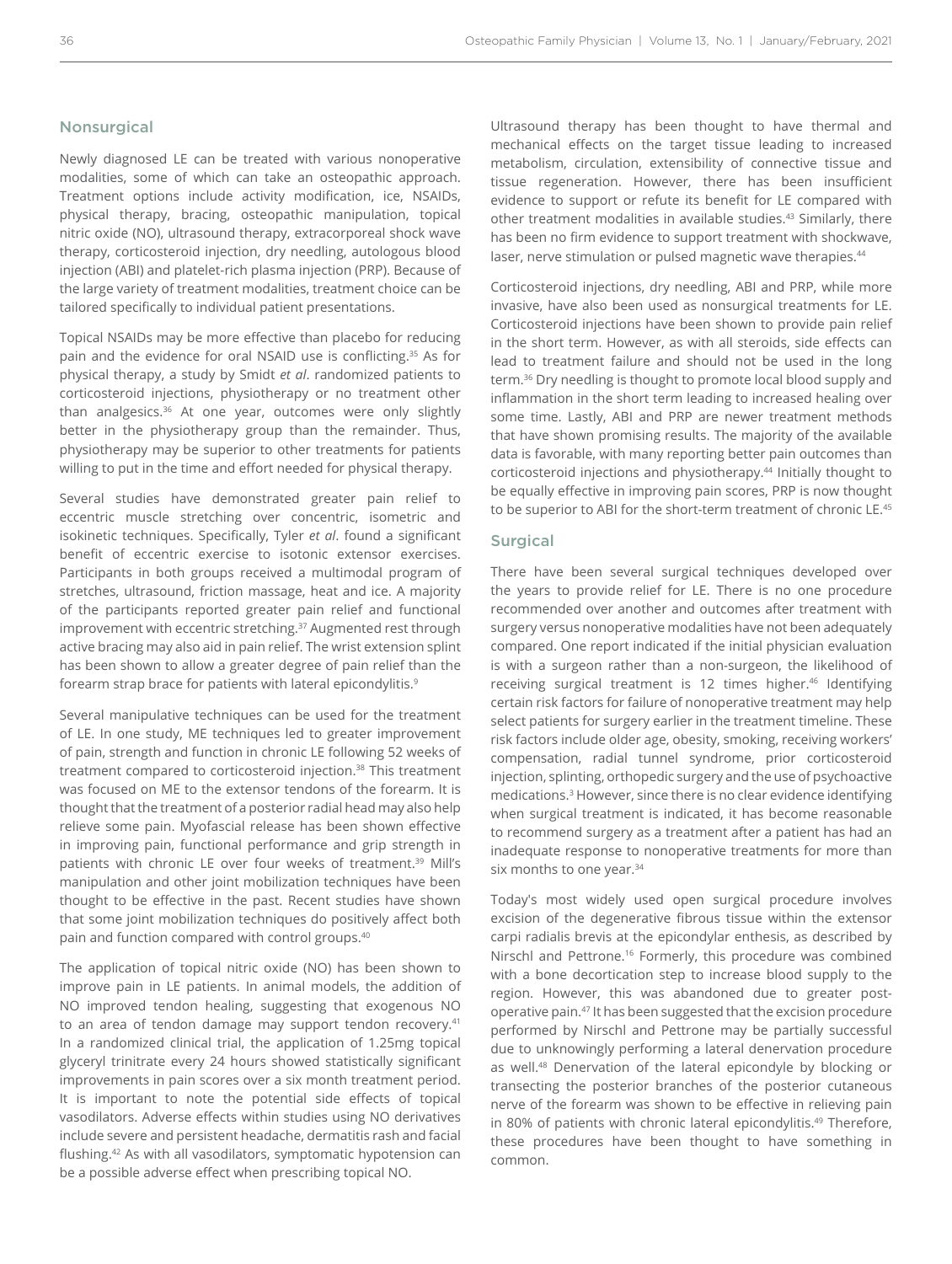Arthroscopic procedures have been described as well. These have led to the development of several minimally invasive percutaneous methods. Combinations of percutaneous methods and PRP injections have also been shown to be of some benefit. In one study, investigators reported an earlier return to work time than an open surgical procedure.<sup>50</sup>

There is not one surgical procedure currently available that has been shown to be statistically superior to another. A recent literature review by Pierce *et al*. compared information on 848 open surgery, 578 arthroscopic surgery and 178 percutaneous cases.51 Satisfaction and complication rates were similar in all three groups.

## **CONCLUSION**

In summary, LE is a common cause of elbow pain in the primary care setting. LE is an overuse injury caused by repetitive wrist extension and gripping and typically occurs in individuals who participate in jobs or activities that require these movements. The injury is characterized by microtrauma to the ECRB, causing reproducible pain over the lateral elbow and pain with resisted wrist extensor muscle movements. A diagnosis of LE can usually be made by a comprehensive history and physical examination alone. Imaging studies, such as ultrasonography and MRI, can provide supplemental diagnostic information. LE typically responds well to nonsurgical therapies. First-line treatment is a combination of ice, activity modification, topical NSAIDs and physical therapy that focuses on eccentric muscle stretching. Osteopathic manipulation is another useful modality that has shown promising results. Newer options, including ABI and PRP, have shown positive results and should be considered when constructing a patient's treatment plan. Surgical interventions are rarely needed, but some operative procedures may be beneficial when nonsurgical treatments fail.

**AUTHOR DISCLOSURE(S):** No relevant financial affiliations or conflicts of interest. If the authors used any personal details or images of patients or research subjects, written permission or consent from the patient has been obtained. This work was not supported by any outside funding.

#### **REFERENCES:**

- 1. Lenior H, Olivier M, Carlier Y. Management of lateral epicondylitis. *Orthop Traumatol Surg Res*. 2019;105:241-246.
- 2. Verhaar JA. Tennis elbow: anatomical, epidemiological and therapeutic aspects. *Int Orthop*. 1994;18(5):263-267.
- 3. Knutsen EJ, Calfee RP, Chen RE, Goldfarb CA, Park KW, Osei DA. Factors Associated With Failure of Nonoperative Treatment in Lateral Epicondylitis. *Am J Sports Med*. 2015;40(9):2133-2137.
- 4. Brummel J, Baker CL, Hopkins R, Baker Jr CL. Epicondylitis: lateral. *Sports Med Arthrosc Rev*. 2014;22:e1–6.
- 5. Ollivierre CO, Nirschl RP. Tennis elbow: Current concepts of treatment and rehabilitation. *Sports Med*. 1996;22:133–139.
- 6. Jobe FW, Cicotti MG. Lateral and medial epicondylitis of the elbow. *J Am Acad Orthop Surg*. 1994;2:1–8.
- Herquelot E, Bodin J, Roquelaure Y, Ha C, Leclerc A, Goldberg M, et al. Work-related risk factors for lateral epicondylitis and other causes of

elbow pain in the working population. *Am J Ind Med.* 2013;56:400–409.

- 8. Carroll R. Tennis elbow: incidence in local league players. *Br J Sports Med*. 1981;15:250–256.
- 9. Garg R, Adamson GJ, Dawson PA, Shankwiler JA, Pink MM. A prospective randomized study comparing a forearm strap brace versus a wrist splint for the treatment of lateral epicondylitis. *J Shoulder Elbow Surg*. 2010;19(4):508–512.
- 10. Hamilton PG. The prevalence of humeral epicondylitis: a survey in general practice. *J R Coll Gen Pract*. 1986;36(291):464-465.
- 11. Hennig EM, Rosenbaum D, Milani TL. Transfer of tennis racket vibrations onto the human forearm. *Med Sci Sports Exerc.* 1992;24:1134–1140.
- 12. Calfee RP, Patel A, DaSilva MF, Akelman E. Management of lateral epicondylitis: current concepts. *J Am Acad Orthop Surg*. 2008;16(1):19-29.
- 13. Sanders TL, Kremers HM, Bryan AJ, Ransom JE, Smith J, Morrey BF. The Epidemiology and Health Care Burden of Tennis Elbow. *Am J Sports Med*. 2015;42(5):1066-1071.
- 14. Taylor SA, Hannafin JA. Evaluation and Management of Elbow Tendinopathy. *Sports Health*. 2012;4(5):384-393.
- 15. Nirschl RP, Ashman ES. Elbow tendinopathy: tennis elbow. *Clin Sports Med*. 2003;22(4):813-836.
- 16. Nirschl RP, Pettrone FA. Tennis elbow: the surgical treatment of lateral epicondylitis. *J Bone Joint Surg Am*. 1979;61(6):832-839.
- 17. Alizadehkhaiyat O, Frostick SP. Electromyographic assessment of forearm muscle function in tennis players with and without lateral epicondylitis. *J Electromyogr Kinesiol*. 2015;25:876–886.
- 18. Kraushaar BS, Nirschl RP. Tendinosis of the elbow (tennis elbow). Clinical features and findings of histological, immunohistochemical, and electron microscopy studies. *J Bone Joint Surg Am*. 1999;81:259–278.
- 19. Kane SF, Lynch JH, Talor JC. Evaluation of Elbow Pain in Adults. *Am Fam Physician*. 2014;89(8):649-657.
- 20. Brukner P, Khan KM. Brukner & Khan's Clinical Sports Medicine: Injuries. 5th Edition. North Ryde, N.S.W.: McGraw-Hill Education, Australia; 2016.
- 21. Meunier M. Lateral Epicondylitis/Extensor Tendon Injury. *Clin Sports Med*. 2020;39(3):657-660.
- 22. Ellenbecker TS, Nirschl R, Renstrom P. Current Concepts in Examination and Treatment of Elbow Tendon Injury. *Sports Health*. 2013;5(2):186-194.
- 23. Van Hofwegen C, Baker CL III, Baker CL Jr. Epicondylitis in the athlete's elbow. *Clin Sports Med*. 2010;29(4):577–597.
- 24. Gardner RC. Tennis elbow: diagnosis, pathology and treatment. Nine severe cases treated by a new reconstructive operation. *Clin Orthop Relat Res*. 1970;72:248–253.
- 25. Dones VC, Grimmer K, Thoirs K, Suarez CG, Luker J. The diagnostic validity of musculoskeletal ultrasound in lateral epicondylalgia: a systematic review. *BMC Med Imaging.* 2014;10:1-11.
- 26. Lebrun C: What are the best diagnostic criteria for lateral epicondylitis? In Evidence-based Orthopaedics: the Best Answers to Clinical Questions. *Elsevier Health Sciences*. 2008:148–157.
- 27. Qi L, Zhu ZF, Li F, Wang RF. MR imaging of patients with lateral epicondylitis of the elbow: is the common extensor tendon an isolated lesion? *PLoS One*. 2013;8:e79498.
- 28. du Toit C, Stieler M, Saunders R, Bisset L, Vicenzino B. Diagnostic accuracy of power Doppler ultrasound in patients with chronic tennis elbow. Br *J Sports Med*. 2008;42:872–876.
- 29. WalzDM, NewmanJS, KoninGP, RossG, Epicondylitis: pathogenesis, imaging and treatment. *Radiographics*. 2010;30:167–184.